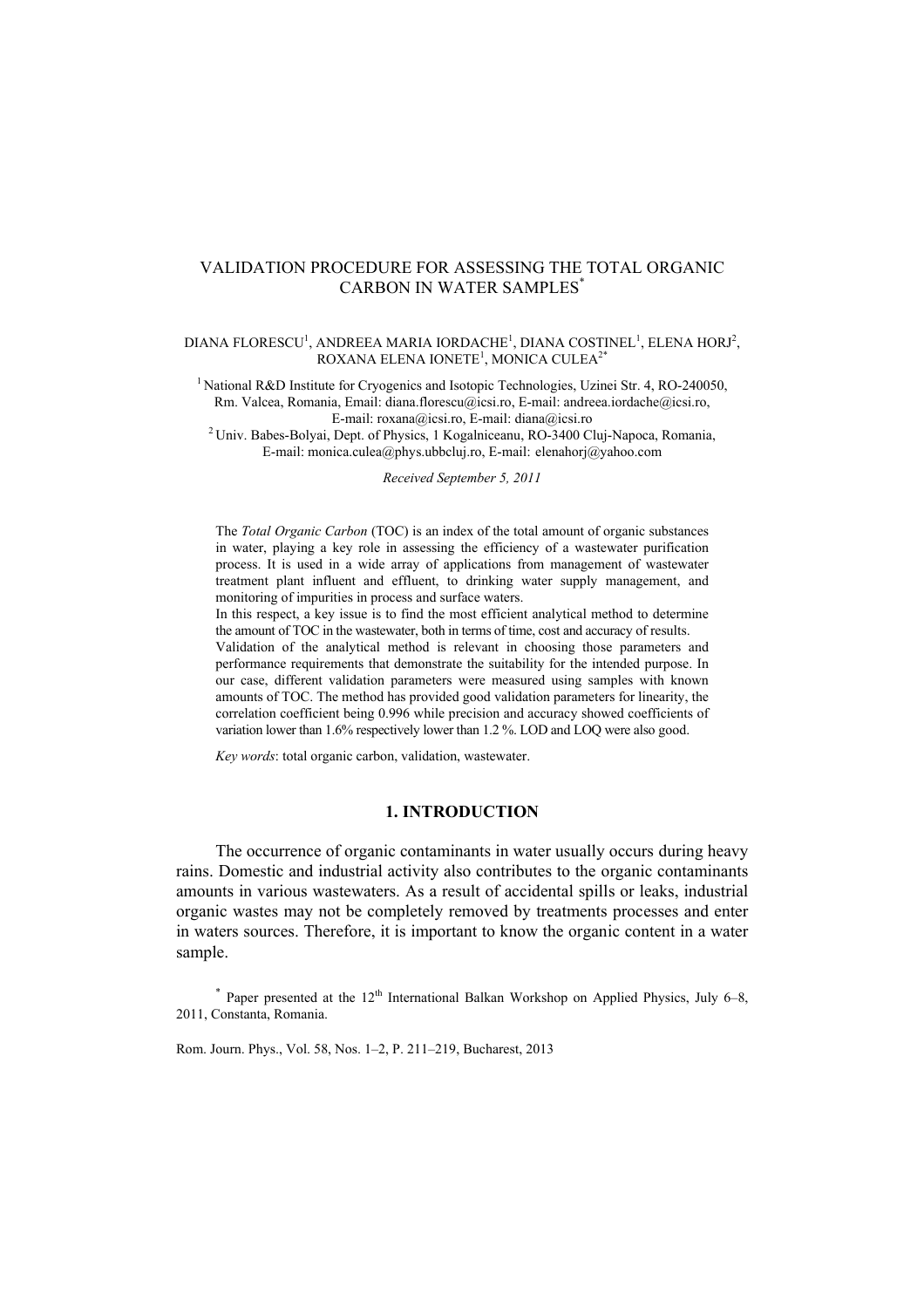The determination of *Total Carbon Organic* (TOC) content in water is useful as a measure of pollution. Also, it is becoming increasingly important to have a reliable and rapid technique for determination of total carbon organic in wastewater used for better purification procedures by knowing the amount of TOC in the wastewater [1].

# 1.1. ENVIRONMENTAL IMPACT OF TOTAL ORGANIC CARBON

Capable of providing information regarding the organic character of water, the knowledge of carbon content in wastewater samples becomes an important element in water monitoring programs. Using TOC measurements, a number of compounds with carbon content could be determined. This is the sum of organically bound carbon present in water connected to dissolved or suspended matter. If the oxygen consumption is high, then the organic carbon content increases. An increased organic content is marked by a growth in microorganisms and thus more oxygen is consumed. That is why, to have efficiency in purification process of wastewater, information related to the total carbon organic content are determinant [2].

## 1.2. PRINCIPLE OF TOTAL ORGANIC CARBON ANALYSIS

The measurements were performed using a Total Organic Carbon Analyzer TOC – Apollo 9000 made by Teledyne Tekmar Instruments. Two types of carbon are present in water: *total organic carbon* (TOC) and *inorganic carbon* (IC). Organic carbon binds with hydrogen or oxygen to form organic compounds.

Collectively, the two forms of carbon are referred to as *total carbon* (TC) and the relationship between them is expressed as:

## $TOC = TC - IC$

After acidifying the sample to pH 2 to 3, pure gas is bubbled through the sample to eliminate the IC component. The remaining carbon is measured to determine total organic carbon, and the result is generally referred to as TOC. TOC represent non-purgeable organic carbon and refers to organic carbon that is present in a sample in a non-volatile form [1].

Sample is introduced in the combustion tube, which is filled with an oxidation catalyst and heated to  $680^{\circ}$ C. In the samples, carbon is first converted to CO2 by the combustion furnace for TOC and TC analysis or by the IC sparger for IC analysis. Carrier gas flows to the combustion tube and carries the sample combustion products from the combustion tube to an electronic dehumidifier, where the gas is cooled and dehydrated. The gas then carries the sample combustion products through a halogen scrubber to remove chlorine and other halogens.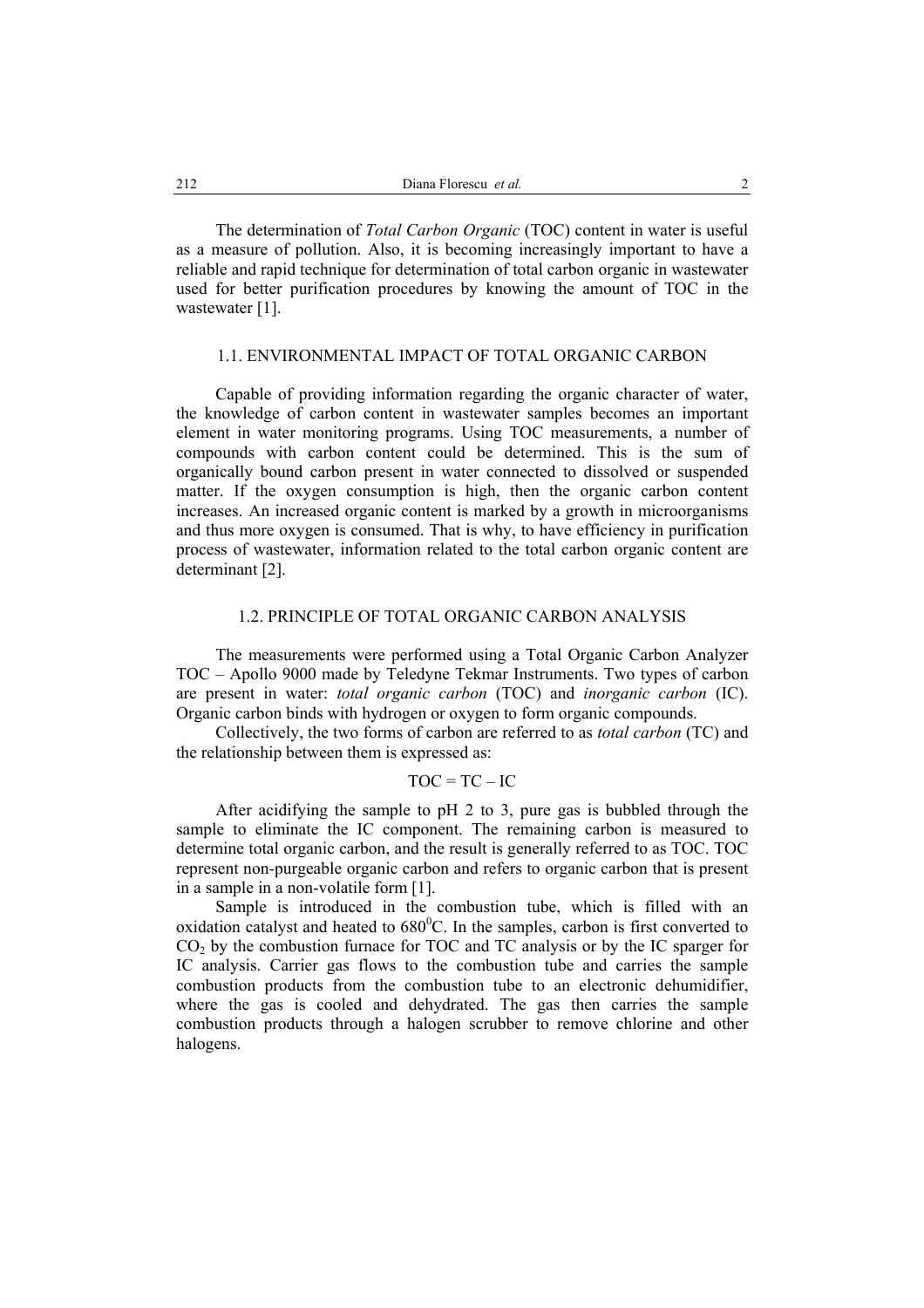A carrier gas then sweeps the derived  $CO<sub>2</sub>$  thought a non-dispersive infrared (NDIR) detector. Sensitive to the absorption frequency of  $CO<sub>2</sub>$ , the NDIR generates a non-linear signal that is proportional to the instantaneous concentration of  $CO<sub>2</sub>$  in carrier gas. That signal is then plotted *versus* the samples analysis time. The peak area is proportional to the TC concentration of the sample. Calibration curve equation that mathematically expresses the relationship between the peak area and the TC concentration can be generated by analyzing various concentrations of a TC standard solution. The TC concentration in a sample can be determined by analyzing the sample to obtain the peak area and then using the peak area in the calibration curve equation.

The resulting area is then compared to the stored calibration data of a sample with concentration in parts per million.

## **2. MATERIALS AND METHODS**

The standard measurement procedure described in Water quality – guidelines for the determination of *total organic carbon* (TOC) and *dissolved organic carbon* (DOC) (ISO 8245:2000) was followed [6], which provides guidelines for the determination of TOC in wastewater.

The procedure described in this international standard applies to wastewater samples containing concentrations of organic carbon of up to 1000 ppm, while higher concentrations can be determined after the appropriate dilution.

We used levels of TOC range between  $5 \div 200$  ppm for the present investigation.

## 2.1. EXPERIMENTAL

The principle is to oxidize the organic carbon  $(C)$  in wastewater to  $CO<sub>2</sub>$  by combustion at  $720^{\circ}$ C. There are two methods for TOC determination: a differential and a direct method. In addition to organic carbon, the wastewater sample may contain  $CO<sub>2</sub>$  and ions of carbonic acid. Prior to the TOC determination, it is essential to remove *total inorganic carbon* (TIC) by purging the acidified sample with a gas that is free of  $CO<sub>2</sub>$  and organic compounds. In the presence of these substances, the TOC concentration is determined separately or the differential method may be applied.

$$
TOC = TC - TIC
$$
 (1)

The remaining TC is then measured to determine TOC, and the result is generally referred to as TOC. This value is referred to as a non-purgeable organic carbon that is present in a sample in a non-volatile form (NPOC) to distinguish it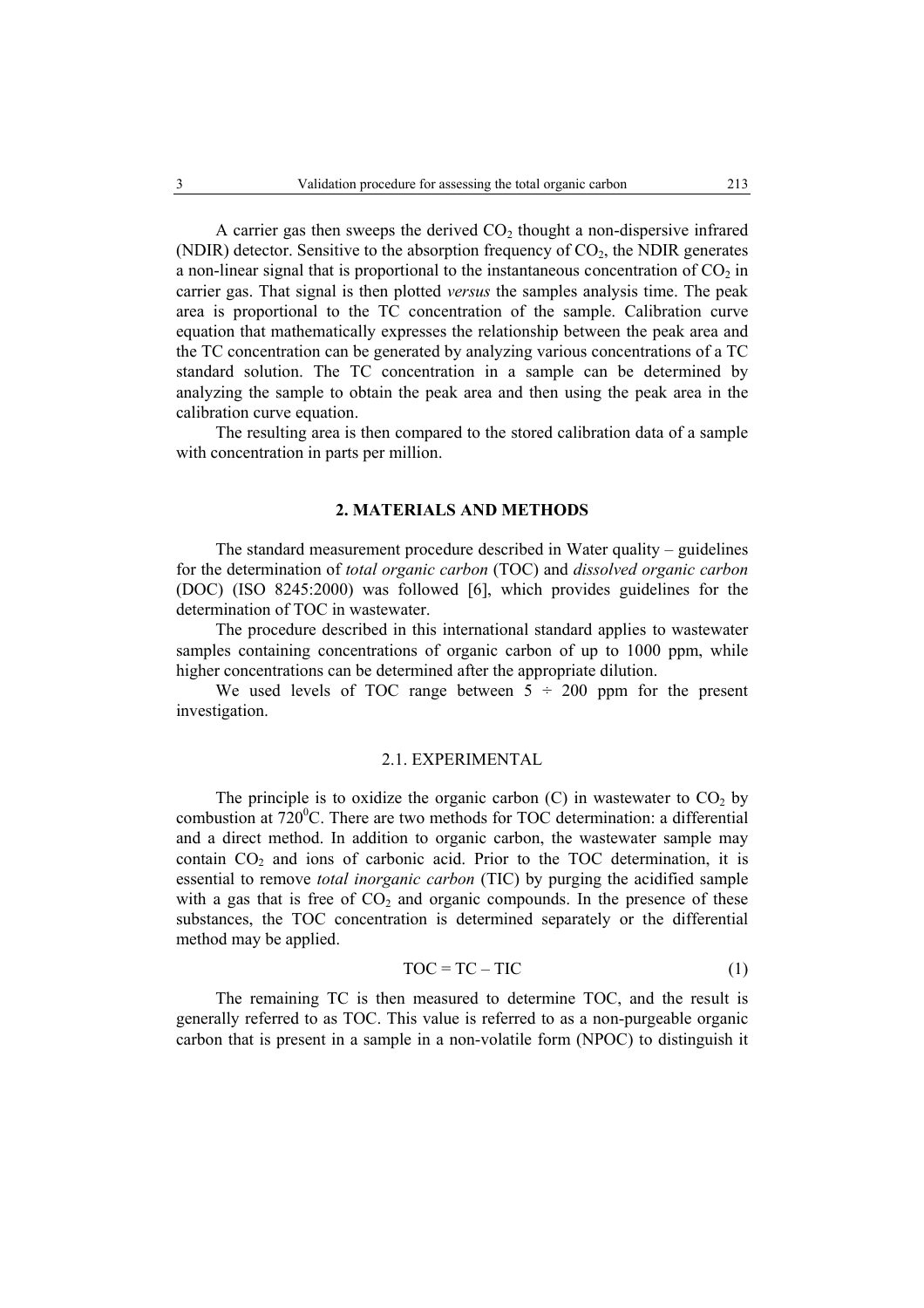from the TOC value obtained by calculating the difference between TC and TIC. We can assume that purgeable organic compounds are not present in our samples, thus,

$$
TOC = NPOC = TOC \tag{2}
$$

and the direct method can be applied.

The determination of  $CO<sub>2</sub>$  can be carried out by a number of different methods. In our case, a non-dispersive infrared detection (NDIR) was applied [2], where the carrier gas delivers the sample combustion products to the cell of a nondispersive infrared gas analyzer, where the  $CO<sub>2</sub>$  is detected. The detector is filled with sample gas component  $(CO_2)$  to a specified concentration  $(8\% \text{ CO}_2 \text{ in } N_2)$  and divided into two connected chambers. A microflow sensor is fitted in the connection tube of the chambers. The incident radiation is absorbed selectively only in the specific absorption bands of the  $CO<sub>2</sub>$  gas in the detector. The absorbed energy is instantaneously transformed to thermal energy through molecular collision. Due to the selectivity of the detector, variations in the absorbed energy directly associated with the  $CO<sub>2</sub>$  concentration in the sample cell alone causes temperature and pressure differences between the two detector chambers. This results in a gas flow between the two chambers that is detected by the microflow sensor situated between the chambers. Since the beam is interrupted at a specified frequency by a rotating sector measurement signal, the variation is also periodic and generates an AC voltage in the milivotage range, which is then processed on the NDIR board (peak area). The amount of rays absorbed is proportional to the density of the gas (Lambert–Beer's Law).

The concentration of the TOC in the wastewater samples was calculated according to relation (2).

Potassium hydrogen phthalate (KHP) was manufactured by Teledyne Tekmar, USA and it was used as Certified Reference Material (CRM). This stock reference solution  $(C_{\text{TOC}})$  has a concentration of 0.9994 ppm.

From the stock reference solution, the working reference solutions were prepared by further dilutions using volumetric flask and deionized water.

Most important step consisted of preparing six different working reference solutions  $C_{\text{TOC}}$ , calculated using equation (3).

$$
C_{\text{TOC}} = \frac{c_{\text{TOC}}}{f_d} = \frac{c_{\text{TOC}} V_p}{V_{100}}
$$
(3)

By subsequent dilutions working solutions were prepared in order to develop a best possible  $C_{\text{TOC}}$  curve. Where:

 $-f_d$  is the dilution factor of working reference solutions and working solutions;

 $-V_{100}$  is the volume of one mark volumetric flask (L);

 $-V_p$  is the volume of the pipettes (L).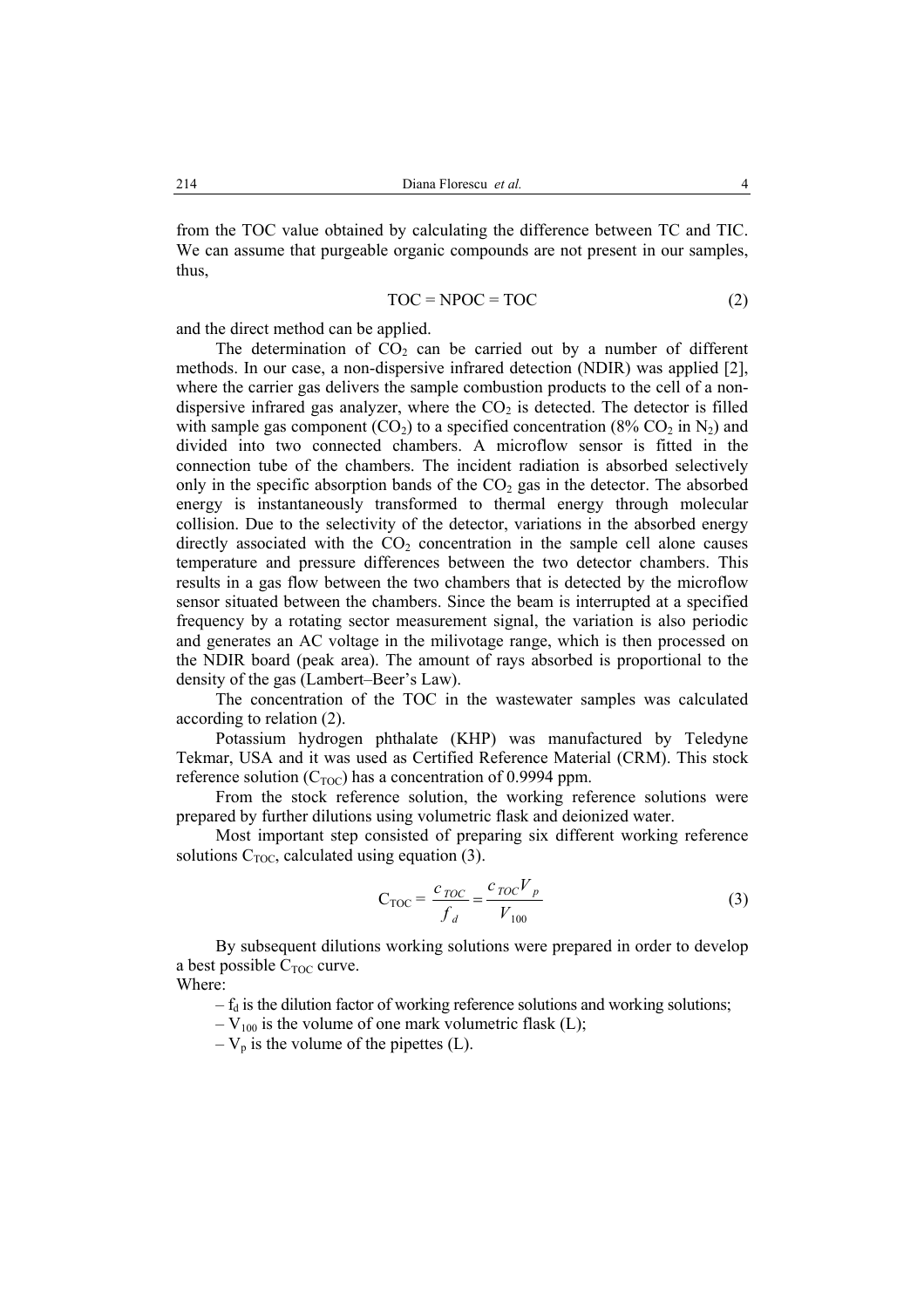The same preparation procedure was followed for all the working solutions. Depending on the concentration range of TOC in the wastewater samples, the calibration curves were established as described in the manufacture using procedure.

A new calibration curve was established whenever new range was used. Prior to the measurement of the TOC in the sample and also in the reference solution, they are poured into a 40-mL vial. The concentrations of each working reference solution as well as the sample concentrations were measured in five replicates [2].

# 2.2. RESULTS AND DISCUSSIONS

Validation is the process of proving that an analytical method is acceptable for its intended purpose.

Validation needs to be conducted:

– as a part of the development of the new method process;

– after the changes made in any part of the analytical method which has been validated before;

– after the major repairs or services of instruments used for analytical process;

– after the periods of long duration (usually two years), the time period being determined on the basis of analytical experience or by using statistical methods (trend analysis).

Validation procedures are part of the new method development process. According to the implementation of this analytical process, a series of validation parameters are determined, such us accuracy, precision, repeatability, intermediate precision, reproducibility, linearity, selectivity and robustness.

**The accuracy** of an analytical procedure expresses the closeness of agreement between the value which is accepted either as a conventional true value or an accepted reference value and the value found in analyzed mode.

To determine **the precision** expresses the closeness of agreement between series of measurements obtained from multiple sampling of the same homogeneous sample under the same conditions. Precision is considered at three levels: repeatability, intermediate precision and reproducibility.

To determine the **linearity**, six equidistant experimental points were chosen in a determined experimental range. For this purpose, six standard solutions were prepared, in the same day.

The **limit of detection**, **LOD**, is the lowest quantity of a substance that can be distinguished from the absence of that substance (a blank value) within a stated confidence limit.

The **limit of quantification, LOQ**, is the limit which can reasonably tell the difference between two different values.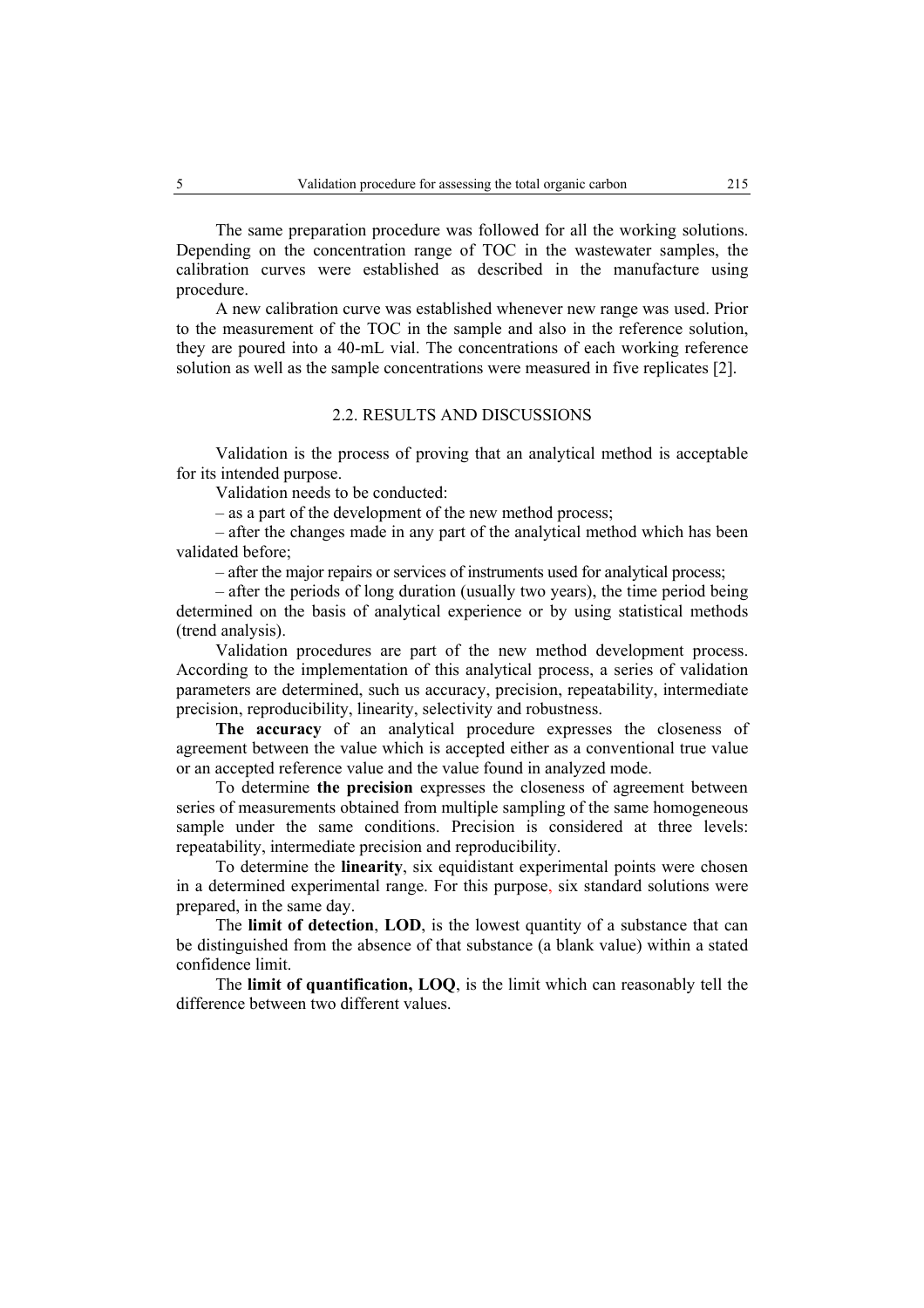**Selectivity** is the ability to assess unequivocally the analyte in the presence of components which may be expected to be present such as impurities, degradants, matrix, etc.

**Robustness** shows the reliability of an analysis with respect to deliberate variations in method parameters such as stability of analytical solutions.

In this paper we describe the linearity, limit of detection, limit of quantification, precision and accuracy.

### *1. Determination of linearity*

Six equidistant experimental points were chosen in a determined experimental range. The calibration curve and the regression equation were determined, and the correlation coefficient and residual standard deviations were also calculated.

Mathematical equation which defines the calibration curve (calibration function) is:

## $v = 1422x + 302985$

The correlation coefficient of 0.996 proved a good linearity of the analytical method.



Fig. 1 – Calibration curve.

#### *2. Determination of LOD (limit of detection) and (LOQ) limit of quantification*

The method described in the above mentioned standard applies to those water samples containing carbon content ranging from 5 to 200 ppm.

The determination of LOD (limit of detection) for our experiments was done by mean of 10 samples with standard addition of 2 ppm, measured one time per sample, the resulted value being 1.2 ppm.

 $LOD = 0 + 3$  s = 0 + 3 x 0.405 ppm = 1.215 ppm

The obtained value for LOQ (limit of quantification) regarding carbonate was 4 ppm. LOQ is also calculated as mean of 10 fortified samples at lower acceptable concentration, measured one time per sample.

 $LOQ = 0 + 10$  s = 0 + 10 x 0.405 ppm = 4.05 ppm  $RSD = (s \times 100) / x_p = 15.9 \%$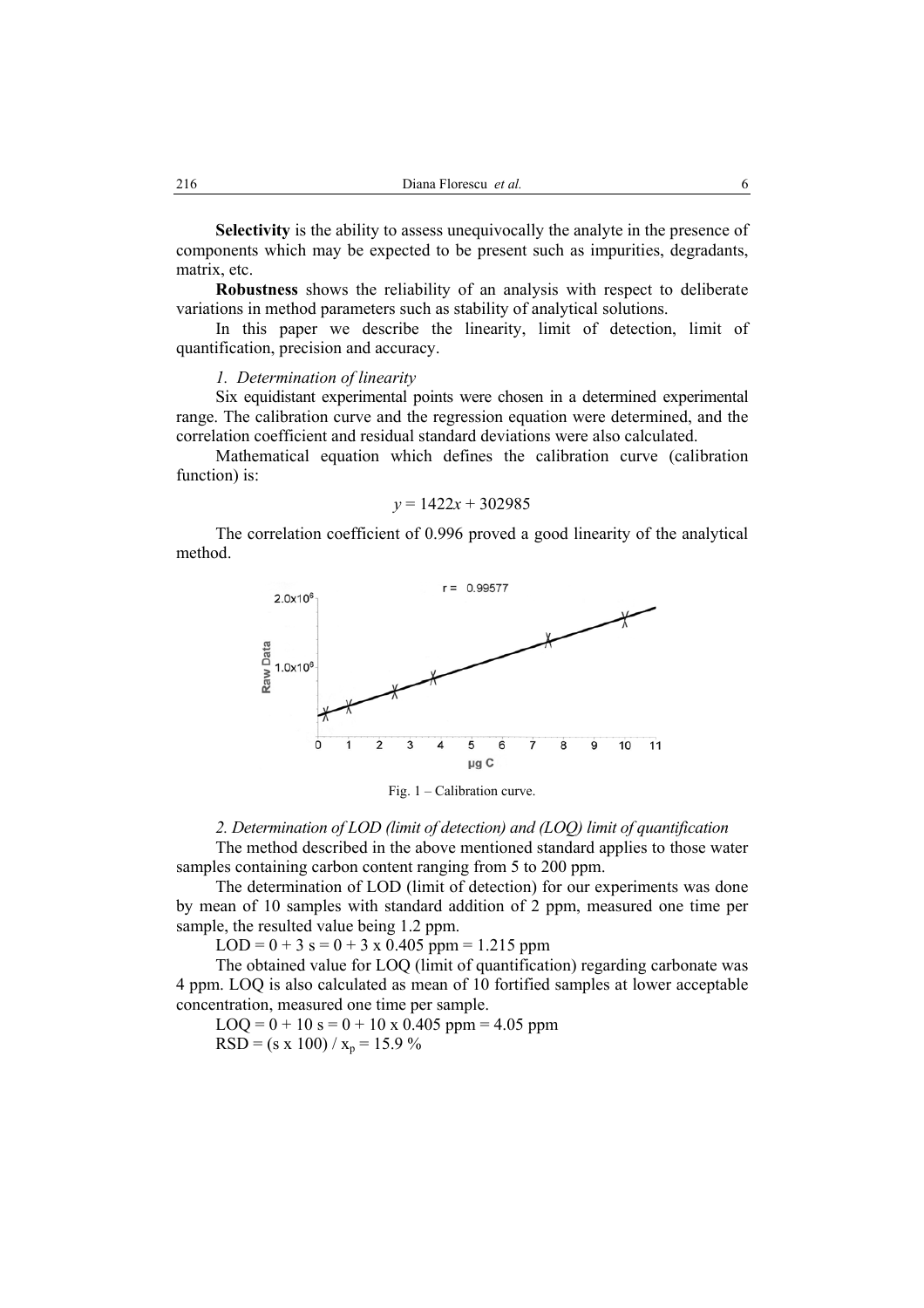where s – standard deviation; RSD – relative standard deviation;  $x_p$  – the mean value of concentration measured.

The obtained RSD value (15.9 %) was considered to be acceptable for our experiment.

A range between 5 and 200 ppm was applied for TOC determination. Higher concentration of TOC can be determined by appropriate dilution.

### *3. Determination of precision*

Precision was calculated by multiple measurements of the same sample. Repeatability expresses the precision under the same operating conditions over a short interval of time.

Three experimental points covering whole linear range were chosen. For each experimental point, one sample was prepared following the exact sample preparation procedure. Each sample was analyzed 10 times under the same conditions (Table 1):

#### *Table 1*

Data for determination of method repeatability

| x<br>(ppm) | (ppm) | S    | RSD<br>(%) |
|------------|-------|------|------------|
| د،         | 25.73 | 0.40 |            |
| 50         | 48.89 | 0.78 | 1.60       |
|            | 76 77 | 0.45 | . 59       |

 $i$  – serial number of concentration step (experimental point);

*x* – expected concentration of prepared standard sample;

*c* – average value for concentration (analyzed values) of ten analyses of the same sample;

s – standard deviation;

RSD – relative standard deviation.

The average value for standard deviation of all measurements was 0.54 and the average value for relative standard deviation of all measurements gave 1.25 %. That means that this method is repeatable.

### *4. Determination of accuracy*

Two experimental samples with different concentrations covering the whole determined experiment range were prepared. For every experimental point ten replicate samples were prepared. Every prepared sample was analyzed under the strictly defined conditions and the obtained data are presented in Table 2:

| I |  |
|---|--|
|---|--|

Data for determination of method accuracy

| x<br>(ppm) | (ppm)    | υ    | RSD<br>(%) | $R_f$<br>$\frac{1}{2}$ |
|------------|----------|------|------------|------------------------|
|            | 9.88     | 0.06 |            | 98.8                   |
| 100        | QQ<br>12 | 0.55 | $_{0.88}$  | QQ                     |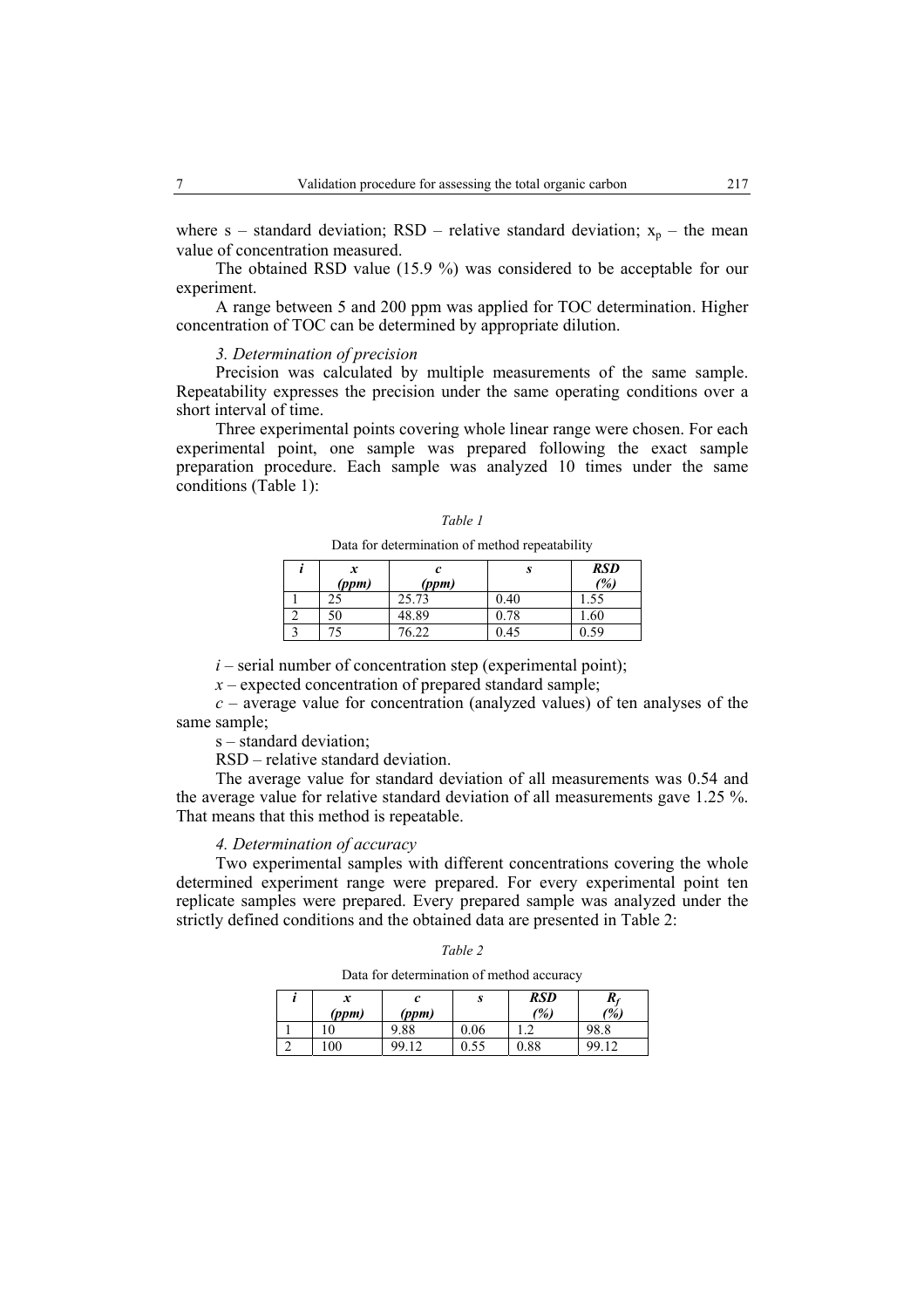$i$  – serial number of concentration step (experimental point);

*x* – expected concentration of standard sample;

*c* – average value for concentration (analyzed values) of ten replicate samples;

s – standard deviation;

RSD – relative standard deviation;

 $R_f$  – recovery factor calculated as a percentage which includes ratio between standard addition values and analyzed values.

The average value of relative standard deviation for measurements was 1.04%. The average value of recovery factor was 98,96 % and it is a satisfactory value for this method. The calculated parameters proved that the method is accurate.

## **3. CONCLUSIONS**

Our analytical method showed very good validation parameters and proved to be acceptable for the intended purpose.

Validation parameters and acceptance of obtained data

| <b>Analytical principle</b>                 | <b>Validation</b><br>parameters | Laboratory<br><b>Requirements</b> | <b>Realized</b><br>parameters | <b>Decision</b> |
|---------------------------------------------|---------------------------------|-----------------------------------|-------------------------------|-----------------|
| Carbon from sample                          | Linearity                       | R > 0.995                         | $R = 0.996$                   | Accepted        |
| is converted to $CO2$                       | Limit of detection              | 2 ppm                             | 1.215 ppm                     | Accepted        |
| by combustion and<br>determination of total | Limit of<br>quantification      | 4 ppm                             | 4 ppm                         | Accepted        |
| organic carbon by                           | Precision                       | ppm                               | $1.25$ ppm                    | Accepted        |
| non dispersiv infrared<br>detector          | Accurancy                       | l ppm                             | $1.04$ ppm                    | Accepted        |

The purpose of this paper was to evaluate the validation parameters obtained by a combustion procedure and measured by an infrared detector for identifying the steps in the analytical procedure that contribute significantly to the overall budget.

The method gave good validation parameters for linearity, the correlation coefficient being 0.996 and for precision and accuracy showed coefficients of variation lower than 1.6 % respectively lower than 1.2 %. LOD and LOQ were also good.

The measurement of TOC was evaluated in a range between 5÷200 ppm. The input variables chosen were peak areas of the standards and the concentrations of TOC in the samples for the development of curves, dilution of sample, repeatability and sampling procedure. The last is associated with the water quality in terms of a high concentration of suspended solids.